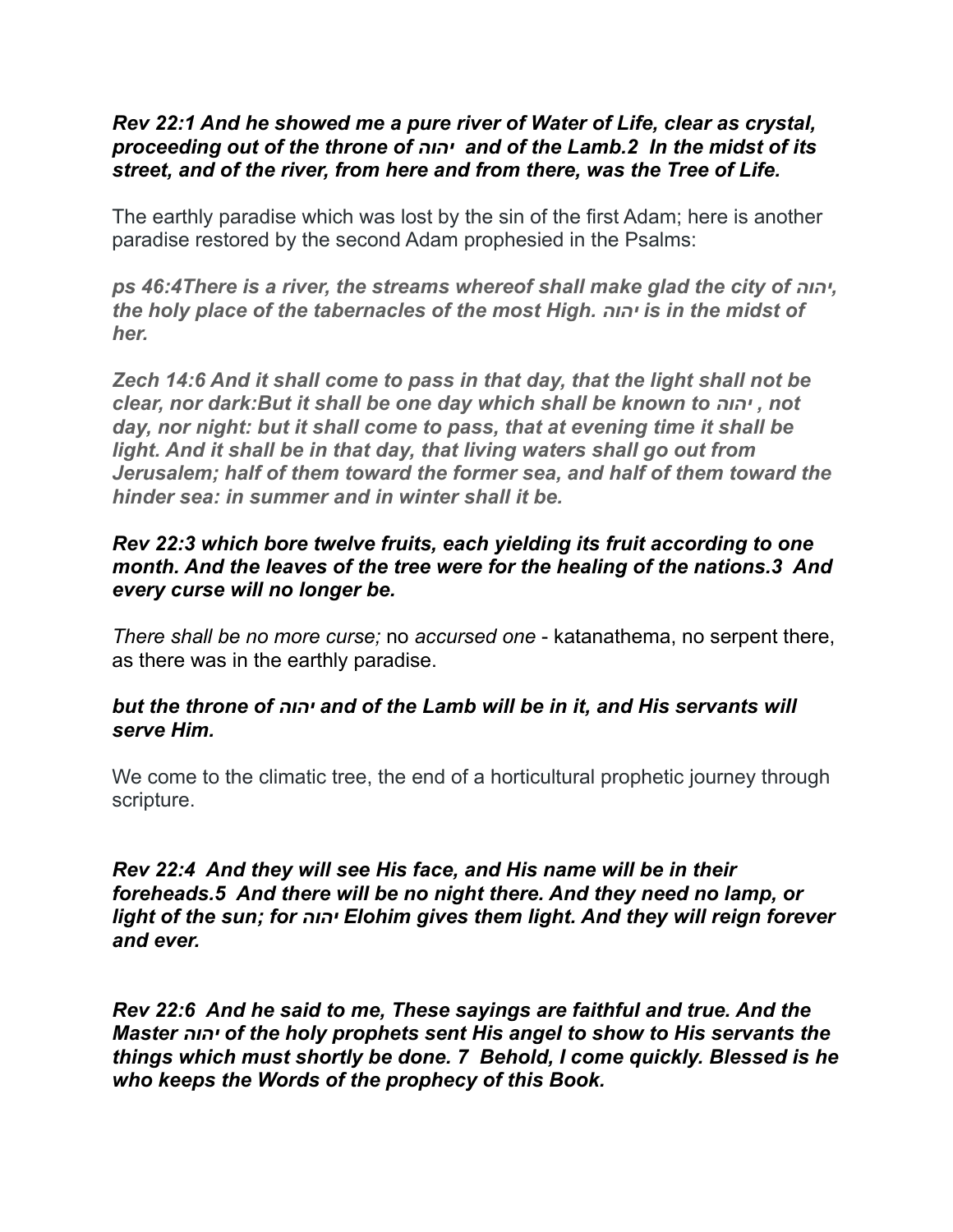*Rev 22:8 And I, John, saw and heard these things. And when I heard and saw, I fell down to worship before the feet of the angel showing me these things. 9 Then he said to me, Behold! See, do not do it! For I am your fellow-servant, and of your brothers the prophets, and of those who keep the Words of this Book. Do worship to יהוה .*

*Rev 22:10 And he said to me, Do not seal the Words of the prophecy of this Book; for the time is at hand.* 

### *11 He acting unjustly, let him still act unjustly. And the filthy, let him be filthy still. And the righteous, let him be righteous still. And the holy, let him be holy still.*

 Evil men will be going on in their evil, and need warnings; good men will be growing better through the struggle, and so will need more encouragement.

 *Jn 12:39Therefore they could not believe, because that Esaias said again, He hath blinded their eyes, and hardened their heart; that they should not see with their eyes, nor understand with their heart, and be converted, and I should heal them.* 

'Sow an act—reap a habit; sow a habit—reap a character; sow a character—reap a destiny.' The righteous become righteous; the godly become godly.

So, slowly but surely, we march on toward our destiny. Choose this day who you will serve.

## *12 And behold, I am coming quickly, and My reward is with Me, to give to each according as his work is.*

*Rev 22:13 I am the Alef-Tav, the Beginning and the Ending, the First and the Last.* 

**the first, and . . . last.** Isa 41:4, Isa 44:6; Isa 48:12. The three-fold witness of Isaiah, and three -fold witness in the Apocalypse (Rev 1:17; Rev 2:8; Rev 22:13).

#### **with the last.**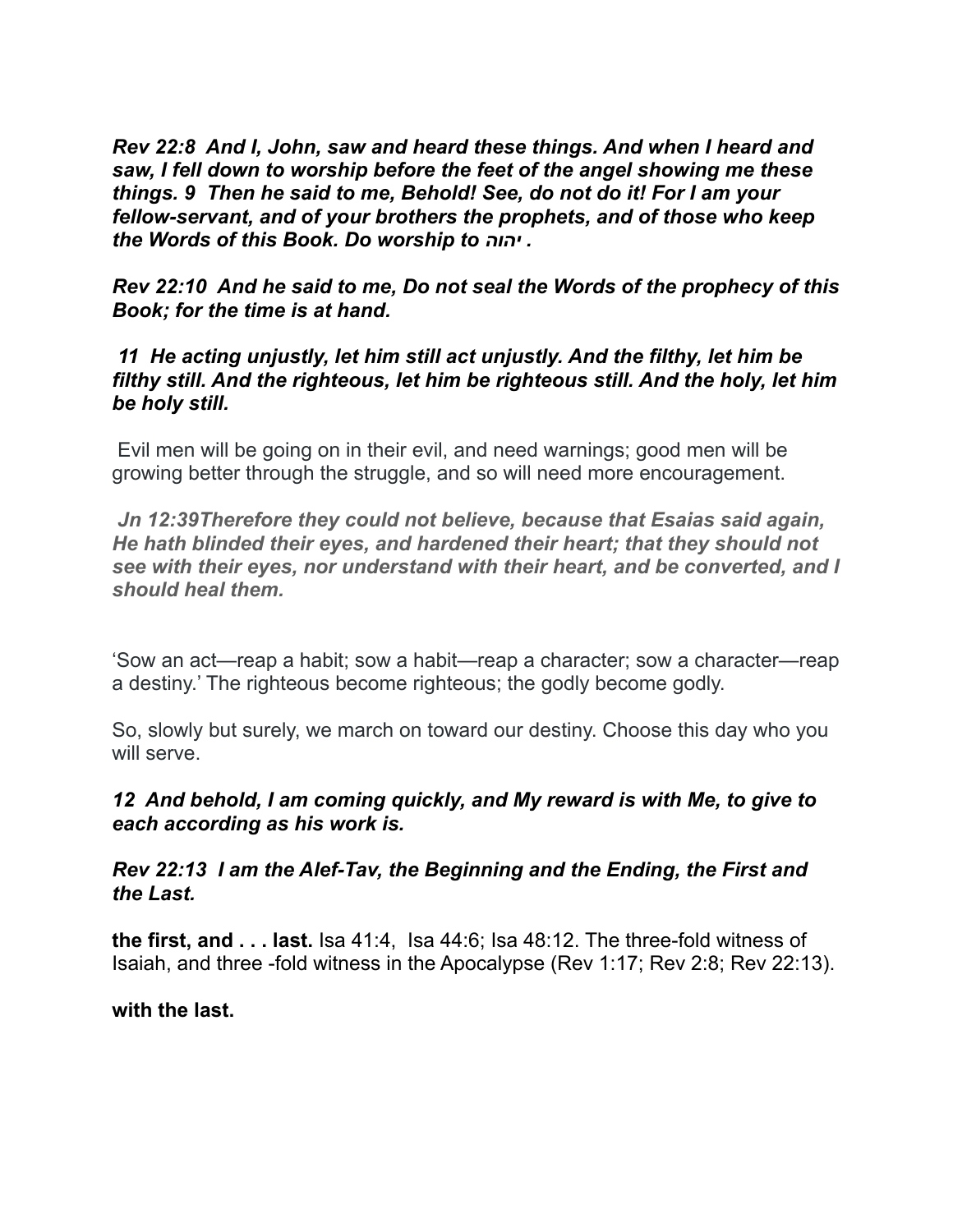### *Rev 22:14 Blessed are they who do His commandments (NU Text: washed their robes) that their authority will be over the Tree of Life, and they may enter in by the gates into the city.*

NU Text: *washed their robes:* was changed by translators to downplay the stand alone ordinance of Torah observance -

GK: poieō - Heb: 'âśâh a primitive root; **to do.** 

GK: entolē - an authoritative commandment.

LXX: Torot of 1st mention: *Lev 27:34 These are the commandments/mitsvâh, which יהוה commanded Moshe for the children of Israel in mount Sinai.*

Yahusha's last words to the world: *"Do the Torah so you have the right to the tree of life." Mitzvot* 

*Isa 8:16 Bind up the testimony, seal the torah among my disciples. V.20* **To the torah and to the testimony: if they speak not according to this word,** *it is* **because** *there is* **no light in them.**

### *Rev 22:15 But outside are the Kunes - לבּכ - homosexuals, and the sorcerers, and the fornicators, and the murderers, and the idolaters, and everyone who loves and makes a lie.*

The Torah translation is very literal in its finality to YHWHs unbending morality on holiness.

The English translations soften the Greek word *Kunes* which appears in the LXX of the Torah: Deut. 23:18 illustrating the figurative use of the word "כי לב" to actually mean male "homosexual" לבּכ prostitute.

*Rev 22:16 I, Yahusha, have sent My angel to testify these things to you over the congregations. I am the Root and the Offspring of David, the bright and Morning Star. Rev 22:17 And the Spirit and the bride say, Come! And let the one hearing say, Come! And let the one who is thirsty come. And he willing, let him take of the Water of Life freely.* 

*Rev 22:18 For I testify together to everyone who hears the Words of the prophecy of this Book: If anyone adds to these things, יהוה will add on him the plagues that have been written in this Book.*